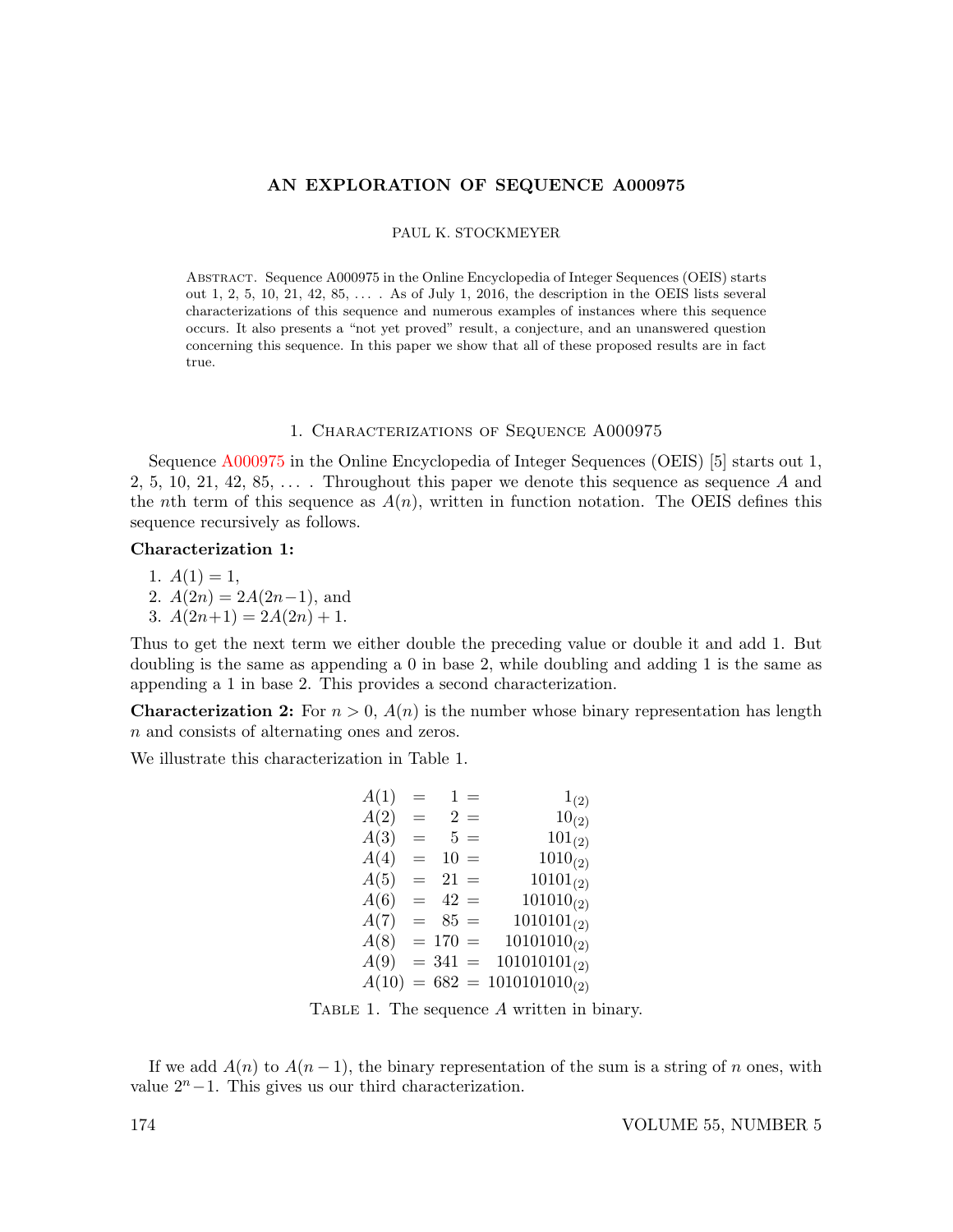## Characterization 3:

- 1.  $A(1) = 1$ , and
- 2.  $A(n) = (2<sup>n</sup> 1) A(n-1)$  for  $n > 1$ .

Alternatively, if we subtract  $A(n-2)$  from  $A(n)$ , most of the ones in the binary representations cancel, leaving  $2^{n-1}$ . This gives us yet another characterization.

## Characterization 4:

- 1.  $A(1) = 1$ ,
- 2.  $A(2) = 2$ , and
- 3.  $A(n) = A(n-2) + 2^{n-1}$  for  $n > 2$ .

There are several standard methods for obtaining a closed form expression for  $A(n)$ . We present a rather unusual derivation. Recall that the binary representation of the fraction  $\frac{2}{3}$  is

$$
\frac{2}{3}=0.10101010\ldots \ _{(2)}.
$$

Multiplying this value by  $2^n$  moves the binary point n places to the right. Rounding down then truncates this expression, yielding  $A(n)$ , according to Characterization 2, and giving us our next characterization.

**Characterization 5:** 
$$
A(n) = \left\lfloor \frac{2}{3} (2^n) \right\rfloor
$$
 for all  $n \ge 1$ .

Other expressions are

$$
A(n) = \begin{cases} \frac{2^{n+1} - 1}{3} & \text{if } n \text{ odd} \\ \frac{2^{n+1} - 2}{3} & \text{if } n \text{ even} \end{cases}
$$

$$
= \frac{2^{n+2} - 3 - (-1)^n}{6}.
$$

It is an easy exercise to prove that all these characterizations of  $A(n)$  are equivalent. We observe that  $A(n)$  is even or odd exactly when n is even or odd, respectively.

## 2. Occurrences of Sequence A000975

Why do we care about a particular sequence? Often it is because the sequence occurs as the answer to some counting problem. The OEIS lists several places where the values in sequence [A000975](https://oeis.org/A000975) occur. Here are some of the more interesting.

**Occurrence 1:**  $A(n)$  is the number of moves needed to solve the *n*-ring Chinese Rings puzzle (baguenaudier) if the rings are moved one at a time. See, for example, [2, Chapter 1].

Figure 1 shows the state graph for the 4-ring puzzle. The 16 vertices represent the possible states of the puzzle, and two vertices are joined by an edge if the two corresponding states are one move apart. The labels on the vertices denote the positions of the 4 rings in that state, with 0 representing a ring that is off the sliding bar and 1 a ring that is on.

It is easy to confirm that the state graph for the n-ring puzzle is a path of length  $2<sup>n</sup> - 1$ from the state labeled  $0^n$  to the state labeled  $10^{n-1}$ . The sub-path from state  $0^n$  to state  $1^n$ constitutes an optimal solution of the *n*-ring puzzle, while the sub-path from state  $1^n$  to state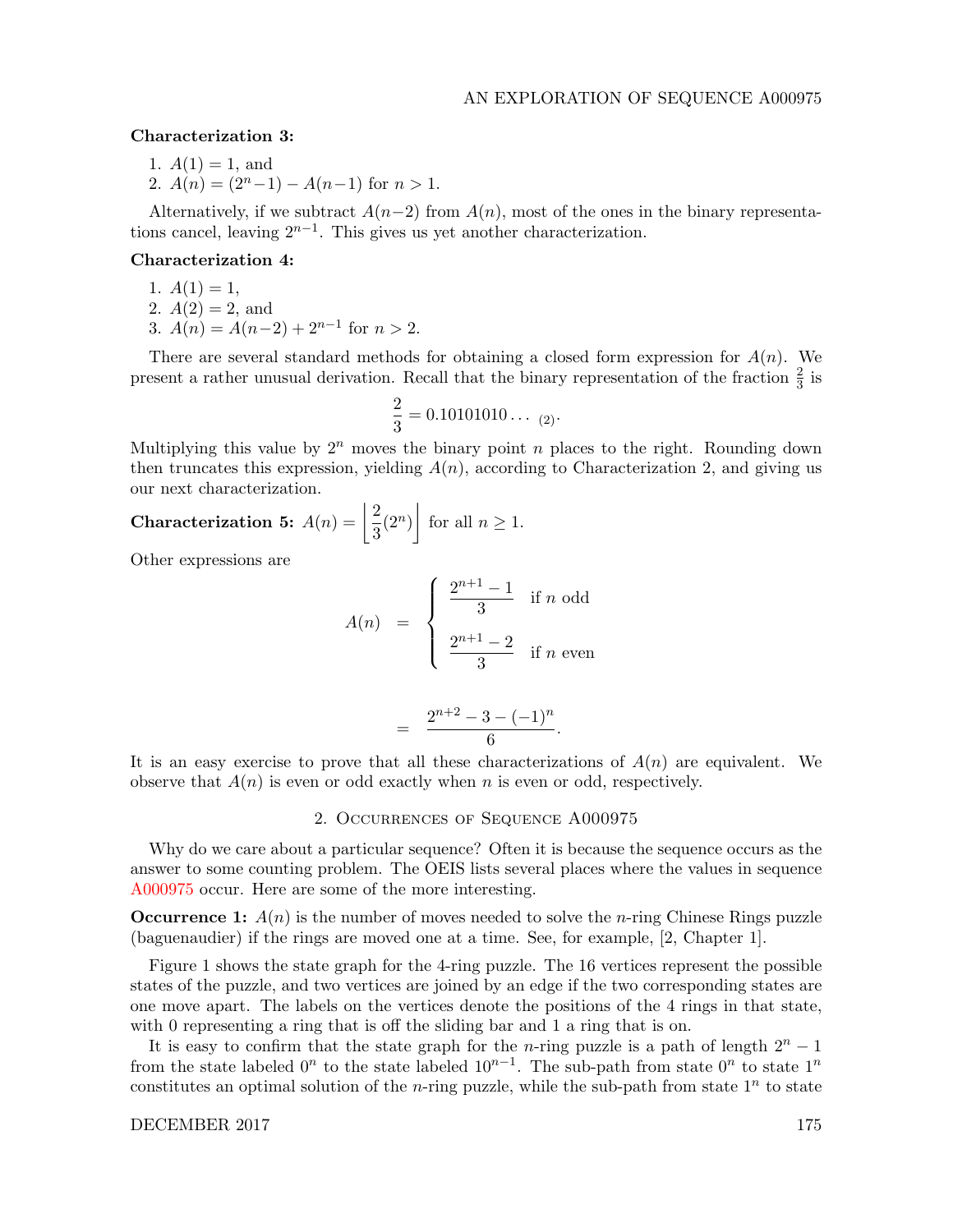

FIGURE 1. The state graph for the 4-ring Chinese Rings puzzle.

 $10^{n-1}$  represents an optimal solution of the  $(n-1)$ -ring puzzle. The number of moves in an optimal solution to this puzzle thus satisfies Characterization 3 of sequence A.

Figure 1 also illustrates a related occurrence of our sequence.

**Occurrence 2:**  $A(n)$  is the distance between a string of n zeros and a string of n ones in the standard *n*-bit binary Gray code. Again, see, for example,  $[2, Chapter 1]$ .

A special case of a problem posed by Donald Knuth [3] and solved by O. P. Lossers [4] provides our next occurrence

**Occurrence 3:**  $A(n)$  is the number of ways to partition a set of  $n+2$  people sitting around a circular table into three affinity groups with no two members of a group seated next to each other.

We illustrate this occurrence in Figure 2, showing the  $A(4) = 10$  partitions of six people into three affinity groups. For concreteness we assign the names A and B to the affinity groups of the people at the bottom left and bottom right, respectively.



FIGURE 2. The ten partitions of 6 people into three affinity groups.

Following [4], we note that there are  $2<sup>n</sup> - 1$  strings of length  $n+2$  that start with AB, contain all the letters A, B, and C, and have no two adjacent letters the same. If such a string ends in either B or C, it can be wrapped into a circle to represent an affinity partition of  $n+2$ people. If such a string ends in A, the A can be deleted and the shortened string will represent an affinity partition of  $n+1$  people. The number of affinity partitions of  $n+2$  people is thus another problem that satisfies Characterization 3 of sequence A.

Equivalently,  $A(n)$  is the number of different 3-colorings for the vertices of all triangulated  $(n+2)$ -gons if the colors of the two base vertices are fixed.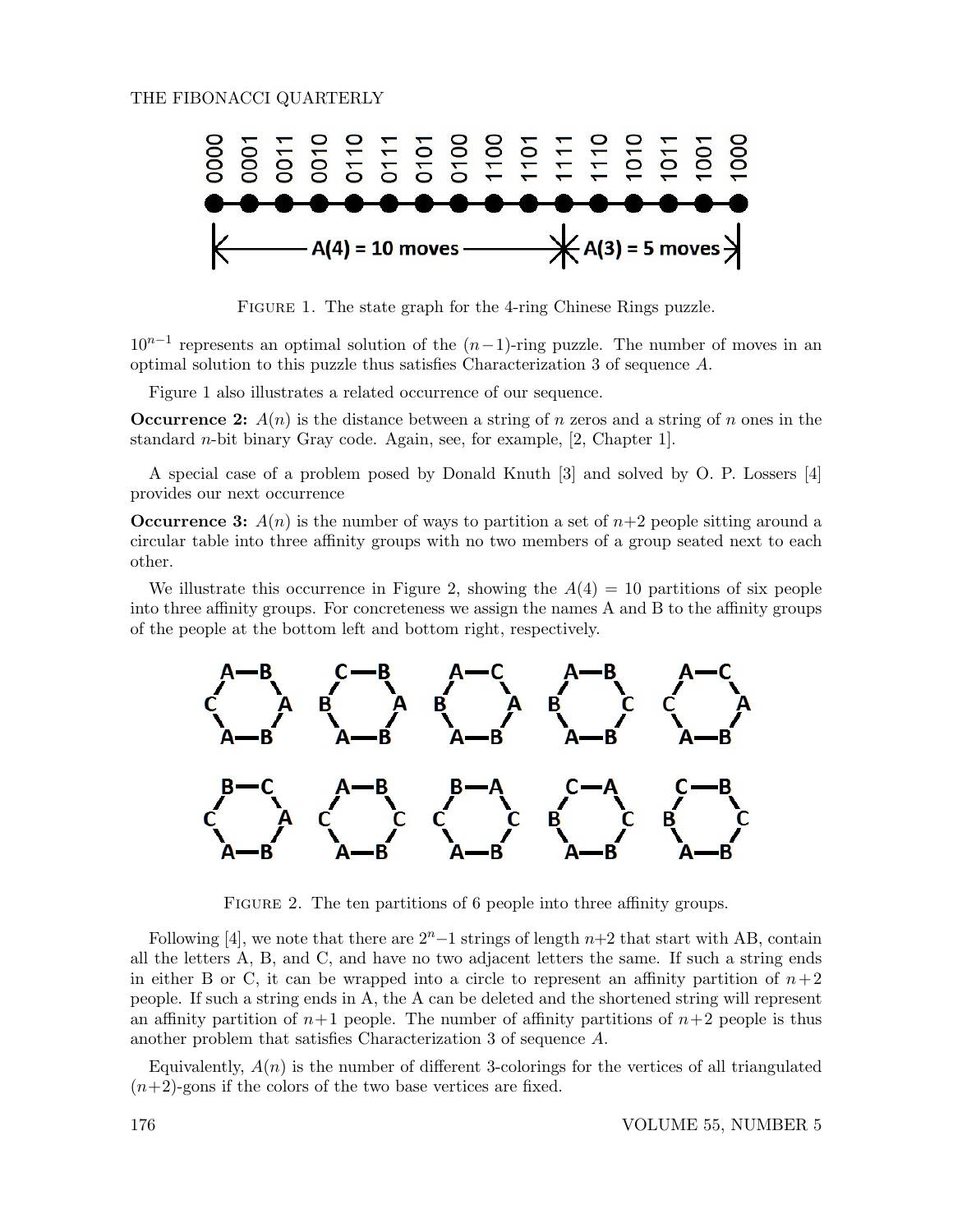## AN EXPLORATION OF SEQUENCE A000975

## 3. A "not yet proved" property proposed by Antti Karttunen

Antti Karttunen has suggested that our sequence [A000975](https://oeis.org/A000975) serves as a link between sequences [A0000217](https://oeis.org/A0000217) (the triangular numbers) and [A048702](https://oeis.org/A048702) (the even length binary palindromes divided by 3) in the OEIS. The triangular numbers, which we represent by  $T(n)$ , are well-known:  $T(n) = n(n+1)/2$ . The even length binary palindromes, denoted  $P(n)$ , (sequence [A048701](https://oeis.org/A048701) in the OEIS), are less well known. We illustrate the sequence  $P(n)/3$  in Table 2.

| P(1)/3  | $=$ | $11_{(2)}/3 =$                    | $3/3 =$<br>-1   |
|---------|-----|-----------------------------------|-----------------|
| P(2)/3  | $=$ | $1001_{(2)}/3 =$                  | $9/3 =$<br>- 3  |
| P(3)/3  | $=$ | $1111_{(2)}/3 =$                  | $15/3 =$<br>- 5 |
| P(4)/3  | $=$ | $100001_{(2)}/3 =$                | $33/3 = 11$     |
| P(5)/3  | $=$ | $101101_{(2)}/3 =$                | $45/3 = 15$     |
| P(6)/3  | $=$ | $110011_{(2)}/3 =$                | $51/3 = 17$     |
| P(7)/3  | $=$ | $111111_{(2)}/3 =$                | $63/3 = 21$     |
| P(8)/3  |     | $= 10000001_{(2)}/3 = 129/3 = 43$ |                 |
| P(9)/3  |     | $= 10011001_{(2)}/3 = 153/3 = 51$ |                 |
| P(10)/3 |     | $= 10100101_{(2)}/3 = 165/3 = 55$ |                 |

Table 2. The sequence of even length binary palindromes divided by 3.

The proposal of Karttunen is that the values  $A(k)$  serve as the indices n where  $T(n)$  and  $P(n)/3$  agree, as illustrated in Table 3.

|                                                    |  |  |  |  |  |  | $n \begin{array}{c ccccccccc} n & 1 & 2 & 3 & 4 & 5 & 6 & 7 & 8 & 9 & 10 & 11 & 12 & 13 & 14 & 15 \end{array}$ |  |
|----------------------------------------------------|--|--|--|--|--|--|----------------------------------------------------------------------------------------------------------------|--|
| $T(n)$ 1 3 6 10 15 21 28 36 45 55 66 78 91 105 120 |  |  |  |  |  |  |                                                                                                                |  |
| $P(n)/3$ 1 3 5 11 15 17 21 43 51 55 63 65 73 77 85 |  |  |  |  |  |  |                                                                                                                |  |

TABLE 3. Common values of  $T(n)$  and  $P(n)/3$ .

**Lemma 3.1.** For any positive integer n let  $k = \lfloor \log_2(n) \rfloor + 1$ . Then the binary representation of n is k bits long, and  $P(n)$  satisfies

$$
P(n) = n2^k + R(n),
$$

where  $R(n)$  is the binary reversal of n (sequence A[030101](https://oeis.org/A030101) in the OEIS).

For example, when  $n = 12 = 1100_{(2)}$  we have  $k = 4$  and  $R(12) = 0011_{(2)} = 3$ , so  $P(12) =$  $11000011_{(2)} = 12(2^4) + 3 = 195$ . This Lemma follows immediately from the definition of  $P(n)$ .

**Theorem 3.2.** For all  $n > 0$ , we have  $T(n) = P(n)/3$  if and only if  $n = A(k)$  for some positive integer k.

*Proof.* First suppose  $n = A(k)$  where k is odd. Then we know that

$$
n = \frac{2^{k+1} - 1}{3},
$$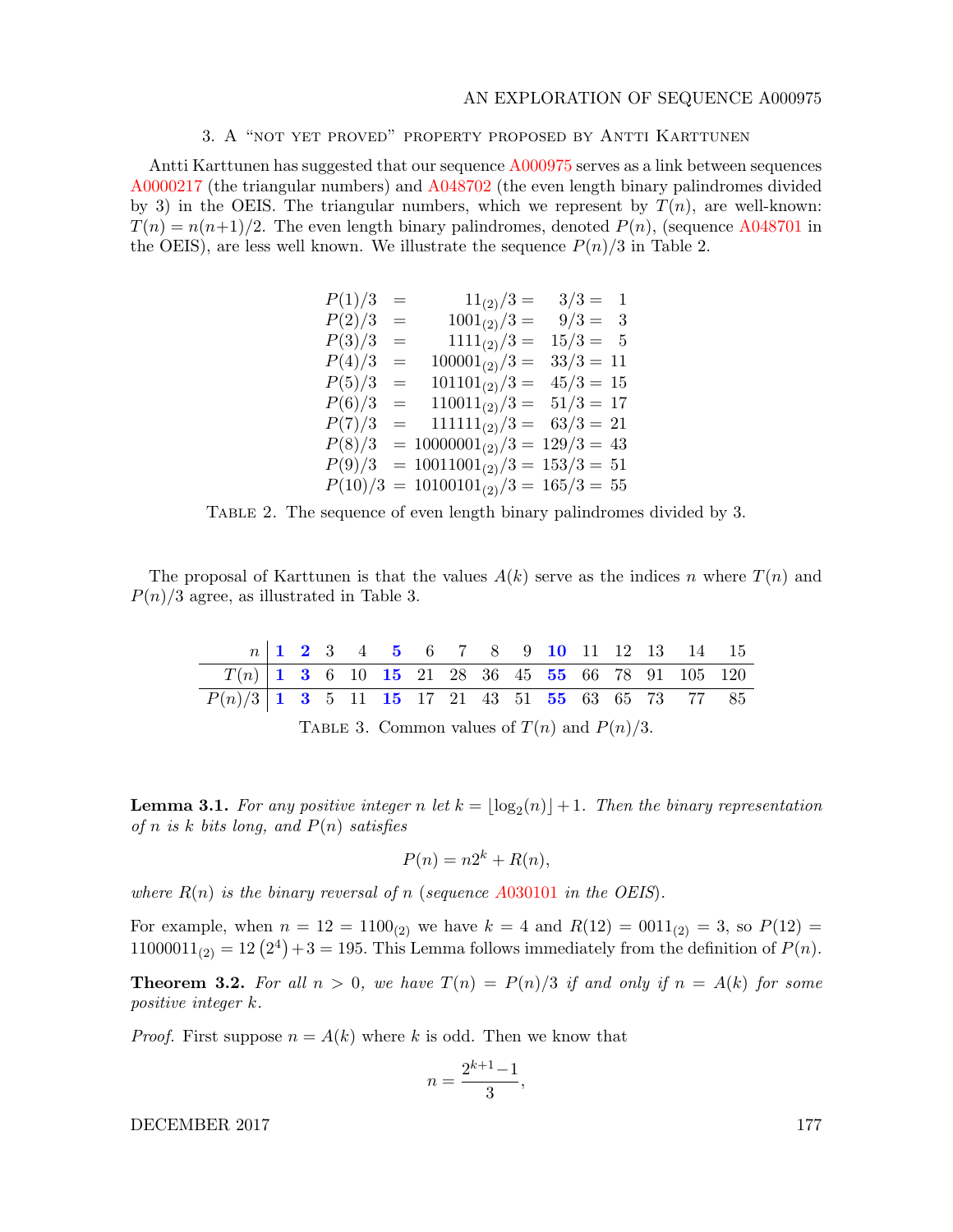*n* is *k* bits long, and  $R(n) = n$ . We have

$$
P(n)/3 = (n2^{k} + n)/3
$$
  
=  $n(2^{k} + 1)/3$   
=  $(\frac{n}{2})(2^{k+1} + 2)/3$   
=  $\frac{n(n+1)}{2} = T(n).$ 

Now suppose  $n = A(k)$  where k is even. Then we know that

$$
n = \left(2^{k+1} - 2\right)/3,
$$

*n* is *k* bits long, and  $R(n) = n/2$ . We have

$$
P(n)/3 = \left(n2^{k} + n/2\right)/3
$$
  
=  $\left(\frac{n}{2}\right)\left(2^{k+1} + 1\right)/3$   
=  $\frac{n(n+1)}{2} = T(n).$ 

Next suppose  $2^{k-1} \le n \le A(k) - 1$ . Then *n* is *k* bits long, and

$$
P(n)/3 = \left(n2^k + R(n)\right)/3
$$

$$
> \left(n2^k\right)/3
$$

$$
= \left(\frac{n}{2}\right)\left(\frac{2^{k+1}}{3}\right)
$$

$$
> \left(\frac{n}{2}\right)A(k)
$$

$$
\ge \frac{n(n+1)}{2} = T(n).
$$

Finally, suppose  $A(k) + 1 \le n \le 2^k - 1$ . Then *n* is *k* bits long, and

$$
P(n)/3 = \left(n2^k + R(n)\right)/3
$$
  

$$
< \left(n2^k + 2^k\right)/3
$$
  

$$
= \left(\frac{n+1}{2}\right)\left(\frac{2^{k+1}}{3}\right)
$$
  

$$
< \left(\frac{n+1}{2}\right)(A(k) + 1)
$$
  

$$
\leq \frac{(n+1)n}{2} = T(n).
$$

 $\Box$ 

178 VOLUME 55, NUMBER 5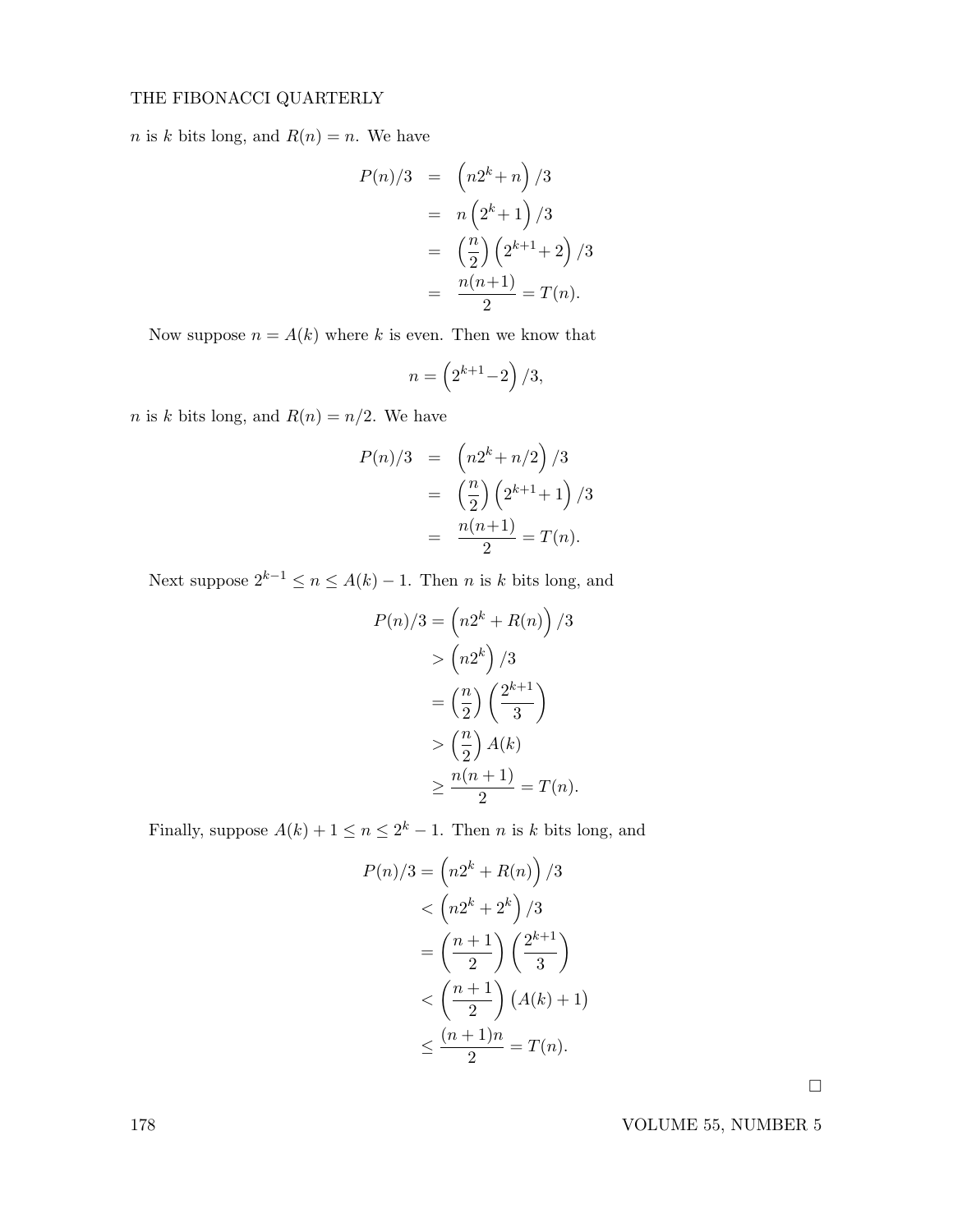## 4. The conjectures of Reinhard Zumkeller

Reinhard Zumkeller has conjectured that our sequence A is related to sequence [A265158](https://oeis.org/A265158) in the OEIS. We denote this sequence as B and its nth term as  $B(n)$ . The sequence is defined by

1.  $B(1) = 1$ ,

- 2.  $B(2n) = 2B(n)$  for  $n \ge 1$ , and
- 3.  $B(2n + 1) = |B(n)/2|$  for  $n \ge 1$ .

The first few values of this sequence are displayed in Table 4.

| $\, n$         | B(n)             |    |                  |    | $n \quad B(n) \mid n \quad B(n) \mid n \quad B(n)$ |        |                |
|----------------|------------------|----|------------------|----|----------------------------------------------------|--------|----------------|
| $\mathbf{1}$   |                  | 9  | $\overline{2}$   | 17 | $\overline{4}$                                     | 25     | $\overline{0}$ |
| $\overline{2}$ | $\overline{2}$   | 10 | $\overline{2}$   | 18 | $\overline{4}$                                     | 26     | $\overline{0}$ |
| 3              | $\overline{0}$   | 11 | $\overline{0}$   | 19 | $\mathbf{1}$                                       | 27     | $\overline{0}$ |
| $\overline{4}$ | $\overline{4}$   | 12 | 0                | 20 | $\overline{4}$                                     | $28\,$ | $\overline{0}$ |
| $\bf 5$        | 1                | 13 | 0                | 21 | $\mathbf 1$                                        | 29     | $\overline{0}$ |
| 6              | 0                | 14 | $\overline{0}$   | 22 | 0                                                  | 30     | $\overline{0}$ |
| 7              | $\boldsymbol{0}$ | 15 | $\boldsymbol{0}$ | 23 | 0                                                  | 31     | $\overline{0}$ |
| 8              | 8                | 16 | 16               | 24 | 0                                                  | $32\,$ | 32             |
|                |                  |    |                  |    |                                                    |        |                |

TABLE 4. The sequence B.

A notable property of this sequence is that it contains long runs of zeros. Zumkeller conjectures that the lengths of the record runs of zeros in sequence B are exactly the values found in sequence A. The run lengths themselves form sequence  $A264784$ , with values 1, 2, 5, 10, 1, 21, 2, 42, 1, 1, 5, 1, 85, 2, 2, 10, 2, 170, 1, 1, 1, 5, 1, 1, 5, 1, 21, 1, 1, 5, 1, 341, 2, 2, 2, 10, 2, 2, 10, 2, 42, 2, 2, 10, 2, 682, 1, 1, 1, 1, 5, 1, 1, 1, 5, 1, 1, 5, 1, 21, 1, 1, 1, 5, 1, 1, 5, 1, 21, 1, 1, 5, 1, 85, 1, 1, 1, 5, 1, 1, 5, 1, 21, 1, 1, 5, 1, 1365, . . . . We will refer to this sequence of run lengths as sequence  $L$ , with entries  $L(n)$ .

#### Lemma 4.1.

$$
B(A(k)) = \begin{cases} 1 & \text{if } k \text{ is odd} \\ 2 & \text{if } k \text{ is even} \end{cases}
$$

*Proof.* The proof is by induction on k. For  $k = 1$  we have  $B(A(1)) = B(1) = 1$ . Now let k be an integer greater than 1, and suppose that the claim is true for smaller values. For  $k$  even we have

$$
B(A(k)) = B (2A(k-1))
$$
  
= 2B (A(k-1))  
= 2(1) = 2.

For  $k \geq 3$  odd we have

$$
B(A(k)) = B (2A(k-1) + 1)
$$
  
=  $[B (A(k-1)) / 2]$   
=  $[2/2] = 1$ .

 $\Box$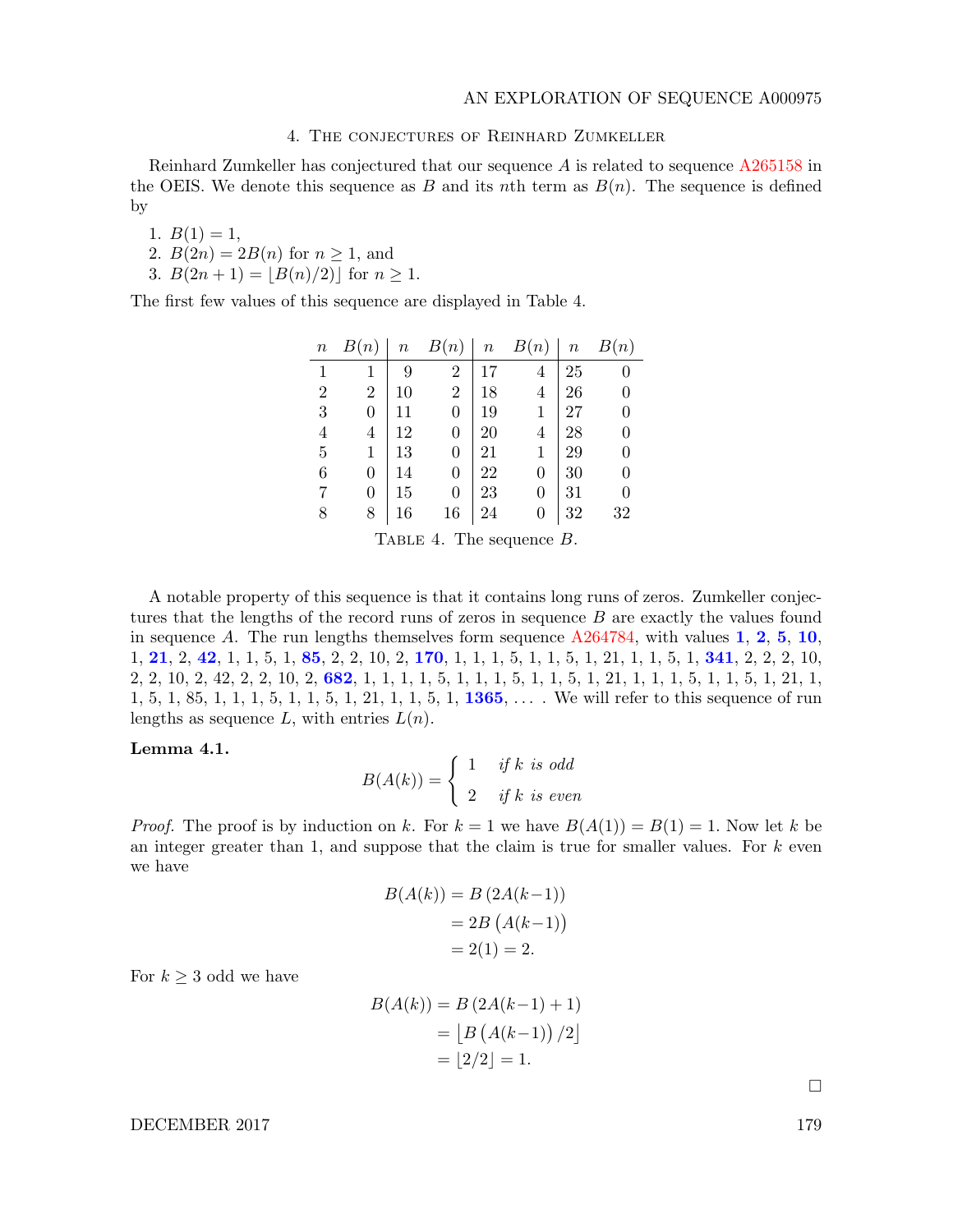**Lemma 4.2.**  $B(2^k) = 2^k$  for all  $k \ge 0$ .

*Proof.* The proof is by induction on k. For  $k = 0$  we have  $B(2^0) = B(1) = 1 = 2^0$ . Now assuming the lemma is true for all values smaller than some  $k > 0$ , we have

$$
B(2k) = 2B(2k-1) = 2(2k-1) = 2k.
$$

**Lemma 4.3.** For every  $k \geq 2$  we have  $B(n) = 0$  for all n satisfying  $A(k) + 1 \leq n \leq 2^{k} - 1$ .

*Proof.* We again us induction on k. For  $k = 2$  we must consider n satisfying  $A(2) + 1 \le n \le 2$  $2^2 - 1$ , or  $3 \le n \le 3$ . We know  $B(3) = 0$  so the claim is true here.

We now consider the claim for some  $k \geq 3$ , assuming that it is true for smaller values of k. For *n* even, the lower bound  $n \ge A(k) + 1$  implies

$$
\frac{n}{2} \ge \left\lceil \frac{A(k) + 1}{2} \right\rceil \ge \left\lceil \frac{2A(k-1) + 1}{2} \right\rceil = A(k-1) + 1,
$$

while the upper bound  $n \leq 2^k - 1$  implies

$$
\frac{n}{2} \le \left\lfloor \frac{2^k - 1}{2} \right\rfloor = 2^{k-1} - 1.
$$

The induction hypothesis then yields

$$
B(n) = 2B(n/2) = 2 \times 0 = 0.
$$

For *n* odd, we consider first the case  $n = A(k) + 1$ . Here we have

$$
B(n) = B(A(k) + 1)
$$
  
= B (2A(k-1) + 1)  
= [B (A(k-1)) / 2]  
= |1/2| = 0.

Finally, we consider the case where *n* is odd and  $A(k) + 2 \le n \le 2^k - 1$ . The lower bound  $n \geq A(k) + 2$  implies

$$
\frac{n-1}{2} \ge \left\lceil \frac{A(k)+1}{2} \right\rceil \ge \left\lceil \frac{2A(k-1)+1}{2} \right\rceil = A(k-1) + 1,
$$

while the upper bound  $n \leq 2^k - 1$  implies

$$
\frac{n-1}{2} \le \left\lfloor \frac{2^k - 2}{2} \right\rfloor = 2^{k-1} - 1.
$$

The induction hypothesis then yields

$$
B(n) = \left\lfloor \frac{B((n-1)/2)}{2} \right\rfloor = \left\lfloor \frac{0}{2} \right\rfloor = 0.
$$

 $\Box$ 

We can now prove the first form of Zumkeller's conjecture.

**Theorem 4.4.** For every  $k \geq 2$  there is a run of zeros in  $B(n)$  for n in the interval  $A(k)+1 \leq$  $n \leq 2^k - 1$ . This run has length  $A(k-1)$ , and together these runs are the runs of record length.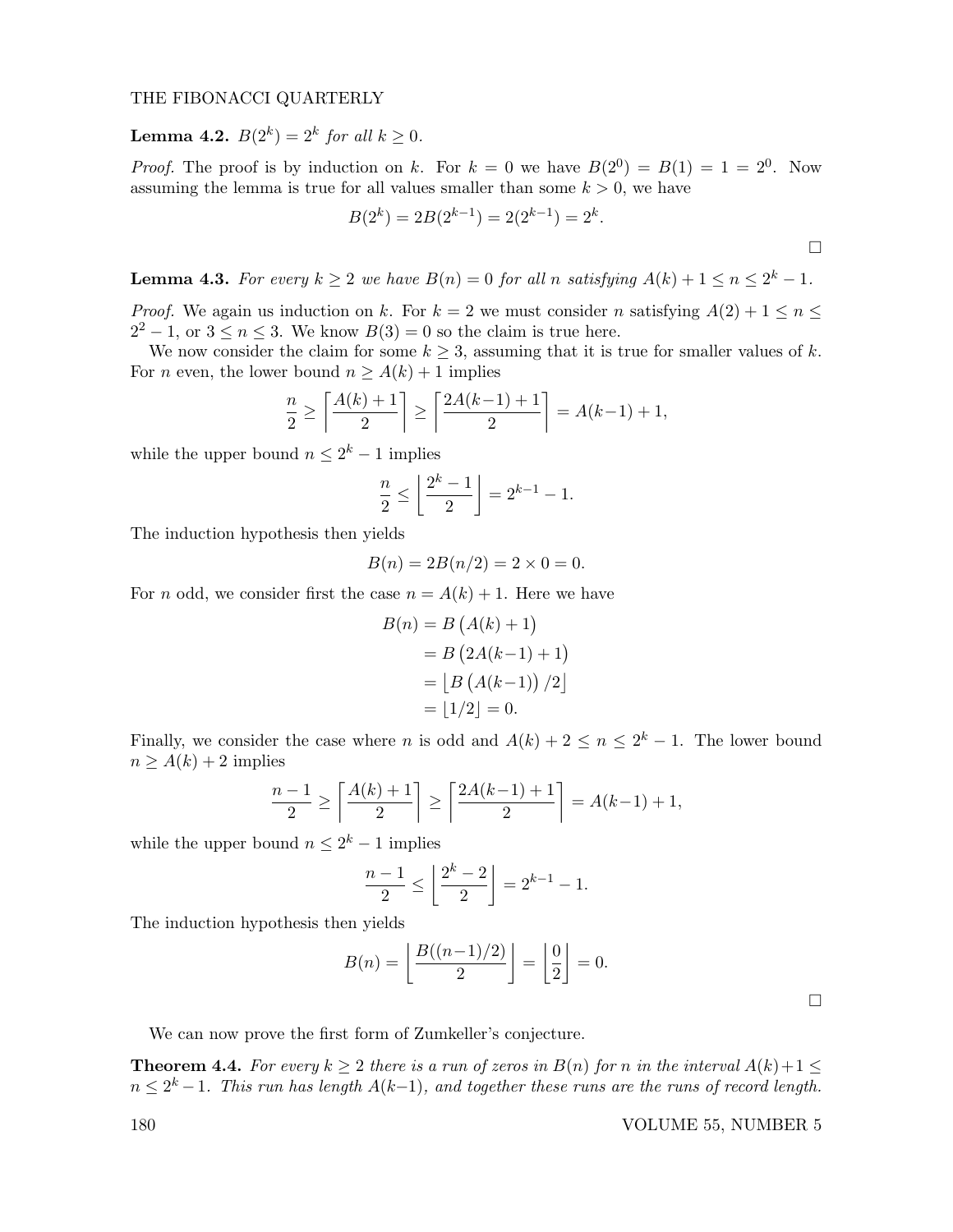Proof. The previous three lemmas tell us that each of these intervals forms a run of zeros in sequence B. The length of the kth interval is  $(2<sup>k</sup>-1) - A(k) = A(k-1)$ . That these are precisely the runs of record length follows from the fact that  $B(2^k) > 0$  for all  $k \geq 0$  and that each of these runs covers two-thirds of the entries between consecutive powers of 2.  $\Box$ 

We can say more about the number and lengths of runs of zeros in  $B$  if we write the index n in binary notation, which we do for the remainder of this section. Using  $\omega$  to denote an arbitrary word over the alphabet  $\mathcal{A} = \{0, 1\}$ , we can restate the definition of sequence B as follows:

1.  $B(1) = 1$ , 2.  $B(1\omega 0) = 2B(1\omega)$ , and 3.  $B(1\omega 1) = |B(1\omega)/2|$ .

**Lemma 4.5.** Suppose that  $\omega$  is a word consisting of r zeros and s ones in any order. Then  $B(1\omega)$  is either 0 or  $2^{r-s}$ .

*Proof.* We use induction on the length of  $\omega$ . If  $\omega$  is the empty word we have  $r = s = 0$  and  $B(1) = 1 = 2<sup>0</sup>$  as desired. Now consider a non-empty word  $\omega$  and suppose that the claim is true for all shorter words. If  $\omega = \hat{\omega}0$  then  $\hat{\omega}$  has r−1 zeros and s ones, and by hypothesis  $B(1\hat{\omega})$ <br>is either 0 or  $2^{r-1-s}$ . Then  $B(1\omega) = B(1\hat{\omega}0) = 2B(1\hat{\omega})$  which is either 0 or  $2 \cdot 2^{r-1-s} = 2^{r-s}$ <br>as cla as claimed. If  $\omega = \hat{\omega}1$  then  $\hat{\omega}$  has r zeros and s−1 ones, and by hypothesis  $B(1\hat{\omega})$  is either 0 or  $2^{r-s+1}$ . Then  $B(1\omega) = B(1\hat{\omega}1) = \lfloor B(1\hat{\omega})/2 \rfloor$ . If  $B(1\hat{\omega})$  is either 0 or 1 then  $B(1\omega) = 0$ .<br>Otherwise  $B(1\omega) = 2^{r-s+1}/2 = 2^{r-s}$  as claimed. Otherwise  $B(1\omega) = 2^{r-s+1}/2 = 2^{r-s}$  as claimed.

**Lemma 4.6.**  $B(1\omega) = 0$  if and only if  $\omega$  can be written as  $\omega = \omega_1 \omega_2$  where  $\omega_1$  consists of more ones than zeros.

*Proof.* Suppose that  $B(1\omega) = 0$ . Let  $\omega_1$  be the shortest initial subword of  $\omega$  such that  $B(1\omega_1) =$ 0, and let  $\omega_2$  be the rest of the word  $\omega$ . Now  $\omega_1$  cannot be the empty word, as  $B(1) = 1 \neq 0$ . Likewise  $\omega_1$  cannot be of the form  $\widehat{\omega_1}$ 0, or we would have  $0 = B(1\omega) = B(1\widehat{\omega_1} = 2B(1\widehat{\omega_1})$  and  $\widehat{\omega_1}$  would be a shorter initial subword. So  $\omega_1 = \widehat{\omega_1}1$  and  $0 = B(1\omega_1) = B(1\widehat{\omega_1}) = |B(1\widehat{\omega_1})/2|$ . This implies  $B(1\widehat{\omega}_1) = 1$ , and by Lemma 4.5 we have that  $\widehat{\omega}_1$  consists of an equal number of zeros and ones. Then  $\omega_1$  contains more ones than zeros, as claimed.

Conversely, suppose that  $\omega$  can be written as  $\omega_1 \omega_2$  where  $\omega_1$  contains more ones than zeros. We can assume that  $\omega_1$  is the shortest such initial subword, so that  $\omega_1 = \widehat{\omega_1} \text{1}$  and  $\widehat{\omega_1}$  consists of an equal number of zeros and ones. By Lemma 4.5 we know that  $B(\widehat{\omega_1})$  is either 0 or 1.<br>Then  $B(1\omega_1) = B(1\widehat{\omega_1}) = |B(\widehat{1\omega_1})/2| = 0$ , which implies  $B(1\omega) = 0$ . Then  $B(1\omega_1) = B(1\widehat{\omega_1}1) = |B(1\widehat{\omega_1})/2| = 0$ , which implies  $B(1\omega) = 0$ .

We will call a word  $\omega$  of even length a *Catalan* word if

1.  $\omega$  consists of an equal number of zeros and ones; and

2. no initial subword of  $\omega$  contains more ones than zeros.

The first few Catalan words are the empty word, 01, 0011, 0101, 000111, 001011, 001101, 010011, and 010101. It is well known that the number of Catalan words of length  $2n$  is the  $n\mathrm{th}$  Catalan number  $\overline{2n}$ n  $\binom{n+1}{n+1}$  for all  $n \geq 0$ . These Catalan numbers, which we denote  $C(n)$ , form sequence [A000108](https://oeis.org/A000108) in the OEIS.

**Lemma 4.7.** A binary word  $\omega$  is a Catalan word if and only if  $B(1\omega) = 1$ .

*Proof.* This follows immediately from Lemmas 4.5 and 4.6.  $\Box$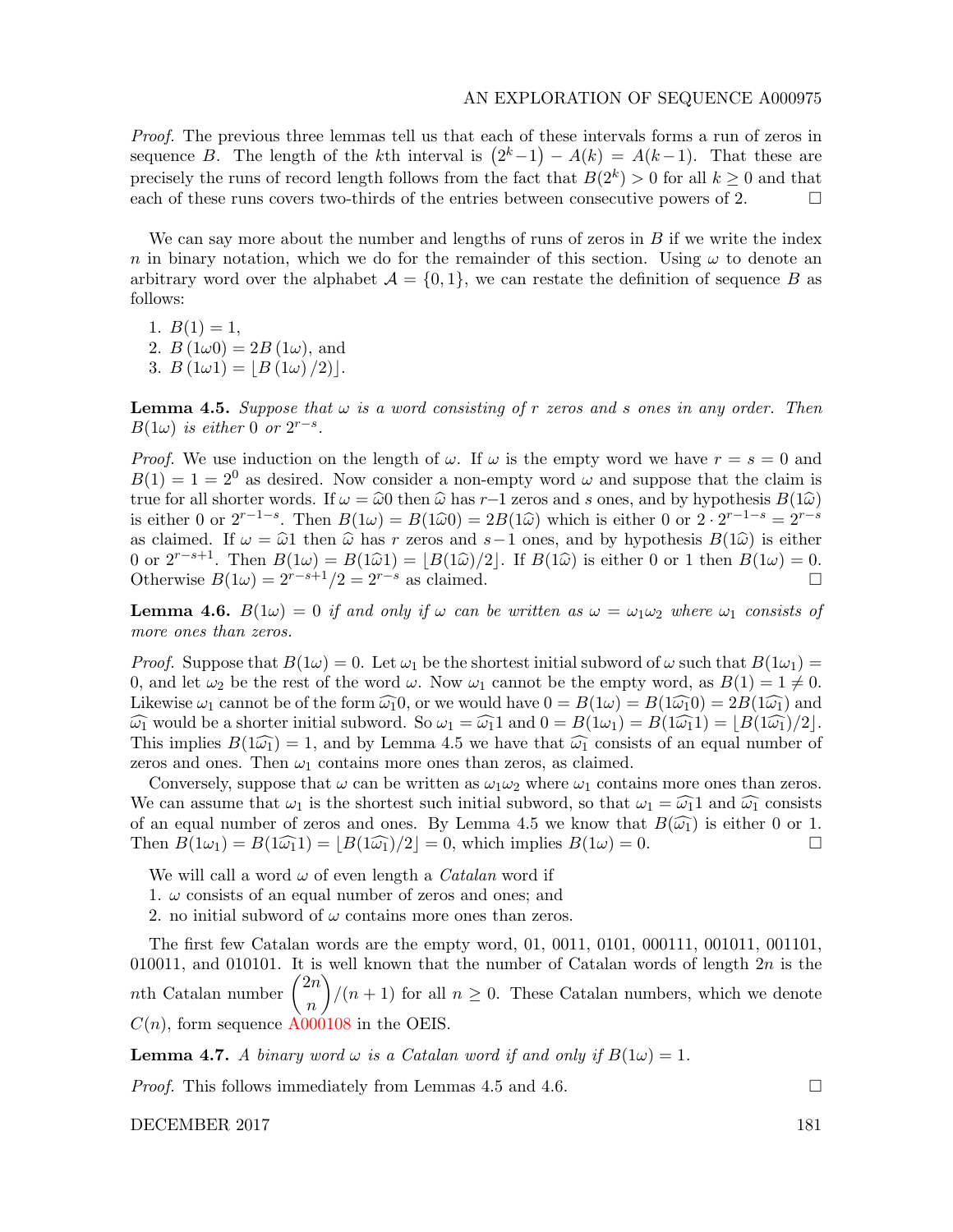The first few of these indices where the  $B$  sequence takes the value 1 are 1, 5, 19, 21, 71, 75, 77, 83, and 85. This sequence is not currently in the OEIS.

**Lemma 4.8.** There is a run of zeros in sequence  $B$  beginning at index  $n$  if any only if the binary representation of n has the form  $1\omega 1_{(2)}$  (when n is odd), or  $1\omega 10_{(2)}$  (when n is even), where  $\omega$  is a Catalan word.

According to this lemma, the first few indices where runs of zeros begin are  $11_{(2)} = 3$ ,  $110_{(2)} = 6$ ,  $1011_{(2)} = 11$ ,  $10110_{(2)} = 22$ ,  $100111_{(2)} = 39$ , and  $1001110_{(2)} = 78$ . This sequence is also not currently in the OEIS.

*Proof.* Suppose  $n = 1\omega 1_{(2)}$ , with  $\omega$  a Catalan word. Then  $n-1 = 1\omega 0_{(2)}$ . Lemma 4.7 implies that  $B(1\omega 1) = |B(1\omega)|/2 = |1/2| = 0$  and  $B(1\omega 0) = 2B(1\omega) = 2$ . Likewise, if  $n = 1\omega 10_{(2)}$ then  $n-1 = 1\omega 01_{(2)}$ , and we have  $B(1\omega 10) = 2|B(1\omega)/2| = 0$  and  $B(1\omega 01) = |(2B(1\omega)/2| =$ 1. In both cases, then, a run of zeros starts at index n.

Now suppose *n* is an index where  $B(n) = 0$  but  $B(n-1) \neq 0$ . If  $n \geq 3$  is odd, then  $n = 1\omega 1_{(1)}$  for some arbitrary word  $\omega$ , and  $n-1 = 1\omega 0_{(2)}$ . Now  $B(1\omega 0) = 2B(1\omega) \neq 0$  and  $B(1\omega 1) = [B(1\omega)/2] = 0$  together imply that  $B(1\omega) = 1$ . By Lemma 4.6,  $\omega$  is a Catalan word, and n is of the claimed form. If  $n \geq 6$  is even, then  $n = 1\omega 10_{(2)}^k$  for some integer  $k \geq 1$ and some arbitrary word  $\omega$ , and  $n-1 = 1\omega 01_{(2)}^k$ . Then  $0 = B(1\omega 10^k) = 2^k \lfloor B(1\omega)/2 \rfloor$  implies  $B(1\omega)$  is either 0 or 1. Also  $0 \neq B(1\omega)1^k = B(1\omega)2^{1-k}$ , so  $B(1\omega) = 1$ ,  $\omega$  is a Catalan word, and  $k = 1$ . We conclude that  $n = 1\omega 10_{(2)}$  as claimed in this case.

We conclude that for  $2^{2k-1} \leq n < 2^{2k}$ , where the binary representation of n contains 2k bits, there are exactly  $C(k-1)$  runs of zeros in sequence B, corresponding to the  $C(k-1)$ Catalan sequences of length  $2k - 2$ . The longest run of zeros in this range is the last one, of length  $A(k)$ . There are an additional  $C(k-1)$  runs when  $2^{2k} \leq n < 2^{2k+1}$  and n is  $2k+1$  bits long. The longest run here is also the last one, of length  $A(k + 1)$ .

The record-length runs of zeros in B are thus runs number  $C(0) = 1$ ,  $2C(0) = 2$ ,  $2C(0) +$  $C(1) = 3$ ,  $2C(0) + 2C(1) = 4$ ,  $2C(0) + 2C(1) + C(2) = 6$ ,  $2C(0) + 2C(1) + 2C(2) = 8$ ,  $2C(0) + 2C(1) + 2C(2) + C(3) = 13$ ,  $2C(0) + 2C(1) + 2C(3) + 2C(4) = 18$ , and so on. These numbers form sequence [A155051](https://oeis.org/A155051) in the OEIS, with the index off by 1.

This confirms the second form of Zumkeller's conjecture.

**Theorem 4.9.** The nth record-length run of zeros in sequence B has length  $A(n)$  and is run number  $A155051(n-1)$ . More concisely,  $A(n) = L(A155051(n-1))$ .

## 5. The Question of N. J. A. Sloane

Continuing in the OEIS listing for sequence  $A$  (sequence A0000975), there is a link to an electronic paper [Enveloping Operads and Bicoloured Noncrossing Configuration](http://arxiv.org/abs/1310.4521) [1] by F. Chapoton and S. Giraudo. In Table 2 of that paper the sequence 1, 2, 5, 10, 21, 42, 85 is listed twice. In the OEIS Sloane asks "Is the sequence in Table 2 this sequence [i.e., sequence A]?". In this section we demonstrate that the answer to this question is "yes."

In the somewhat peculiar language of [1], these numbers are the first few coefficients of the colored Hilbert series giving the number of bubbles of increasing arity, first based and then nonbased, of the 2-colored suboperad  $\langle\langle\Delta,\Delta\rangle\rangle$  of the 2-colored operad Bubble generated by these two generators of arity 2.

In more simple language, a *bubble* is a polygon consisting of a base edge and two or more nonbase edges, with each edge either colored blue or left uncolored. The bubble is based if and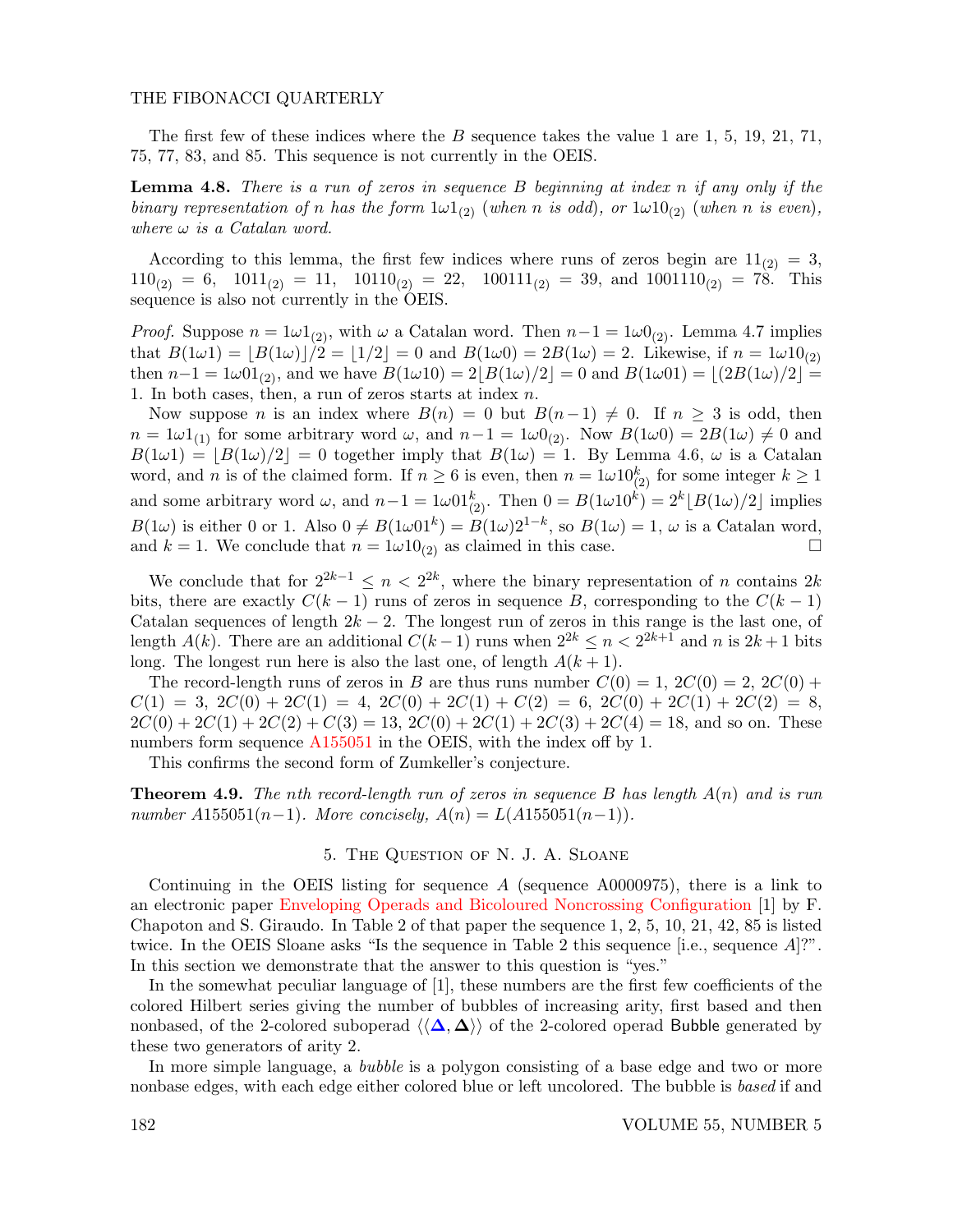only if the base edge is blue. The *border* of a bubble is its set of nonbase edges. The *arity* of a bubble is the number of edges in its border.

The based bubbles in the 2-colored suboperad of interest start with a triangle of blue edges. New bubbles are generated by either replacing a blue border edge with two consecutive uncolored edges, or by replacing an uncolored border edge with two consecutive blue edges. Unbased bubbles in this suboperad are the same, but with blue and uncolored interchanged. See Figure 3 for the based bubbles of arity 2, 3, and 4 in this suboperad.



FIGURE 3. Based bubbles of arity 2, 3, and 4.

These based bubbles of arity n are characterized in  $[1]$  as those with the following properties.

- (1) the number of blue edges in the border is congruent to  $2n+1 \pmod{3}$  (and the number of uncolored edges in the border is thus congruent to  $2n-1 \pmod{3}$ ; and
- (2) there exist 2 consecutive edges in the border that are either both blue or both uncolored.

In addition, the paper [1] gives 2-variable generating functions (or colored Hilbert series) for based and unbased bubbles in this suboperad. Unfortunately these generating functions are flawed: the numerator of the second term in the first generating function should be  $z_1$ , not  $z_2$ , and the numerator of the second term in the second generating function should be  $z_2$ , not  $z_1$ . We now produce our own count of these bubbles.

**Lemma 5.1.** Let  $S(n)$  denote the number of strings of length n over the alphabet  $\{b, u\}$ such that the number of occurrences of the character b is congruent to  $2n+1 \pmod{3}$ . Then  $S(n) + S(n+1) = 2<sup>n</sup>$ . Exactly one of these strings consists of alternating b characters and u characters.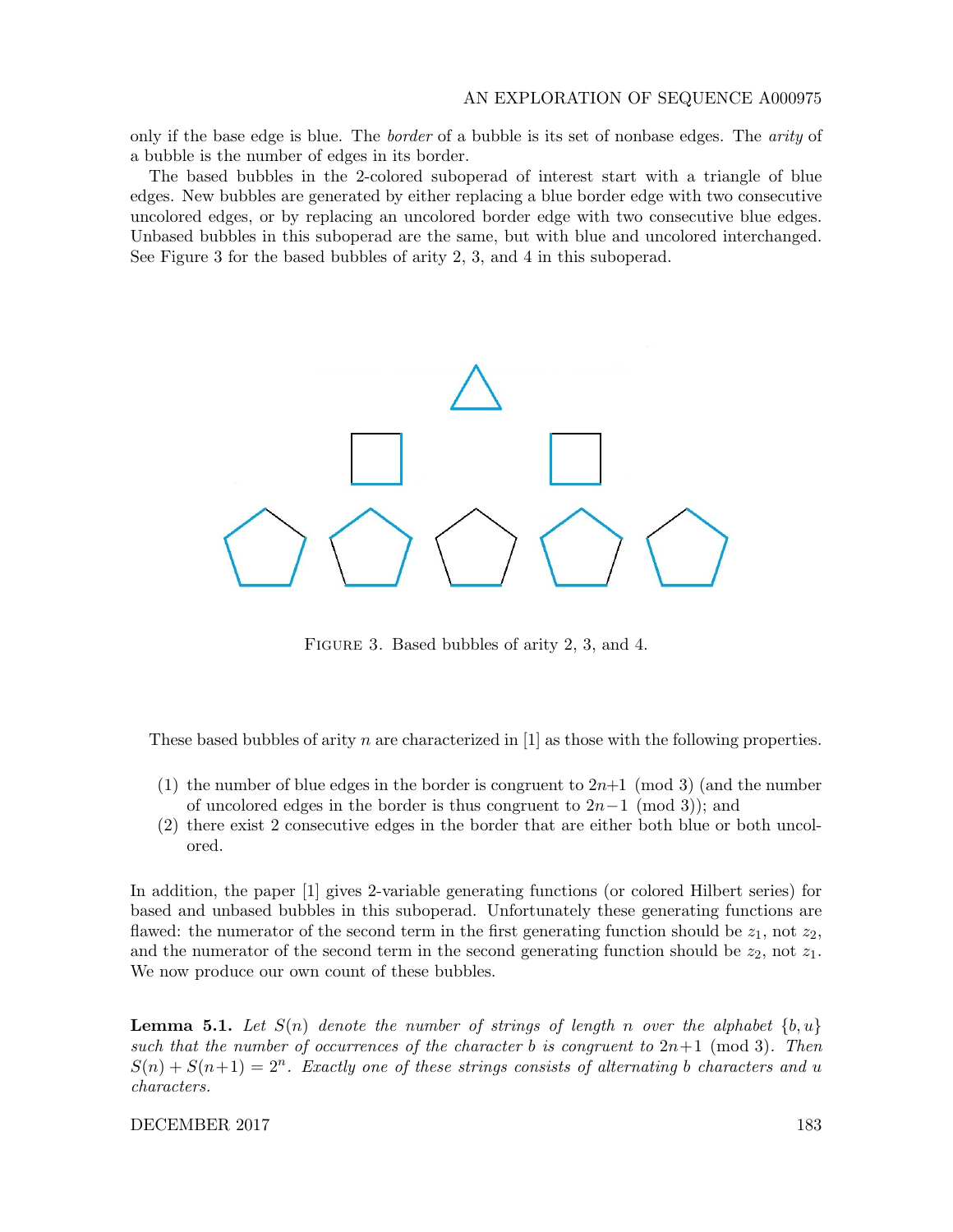*Proof.* Clearly the number of strings of length n with k occurrences of the character b is  $\binom{n}{k}$ k . So we have

$$
S(n) + S(n+1) = \sum_{i} {n \choose 3i+2n+1} + \sum_{i} {n+1 \choose 3i+2(n+1)+1}
$$
  
= 
$$
\sum_{i} {n \choose 3i+2n+1} + \sum_{i} {n \choose 3i+2n+2} + {n \choose 3i+2n+3}
$$
  
= 
$$
\sum_{i} {n \choose i} = 2^{n}.
$$

The restrictions on the number of  $b$  characters and  $u$  characters in a string imply that these counts cannot be equal, so an alternating string must be of odd length. If  $n = 2k+1$  the number of b characters must be congruent to  $2(2k+1) + 1 \equiv k \pmod{3}$  and the number of u characters must be congruent to  $2(2k+1)-1 \equiv k+1 \pmod{3}$ , so there is a unique alternating string of length n, consisting of k occurrences of the character b and  $k+1$  occurrences of the character  $u$ .

**Theorem 5.2.** The number of based (or, equivalently, unbased) bubbles of arity n in the indicated suboperad of bubbles is  $A(n-1)$ .

Proof. Every based bubble in our suboperad can be constructed from a blue base and a border colored according to a string described in Lemma 4. There is one based bubble of arity 2, and the number of based bubbles of arity n plus the number of based bubbles of arity  $n+1$  is  $2<sup>n</sup> - 1$ . Thus the number of based bubbles satisfies Characterization 3 from Section 1.

The result for unbased bubbles follows by interchanging blue and uncolored in all the proofs.

 $\Box$ 

We conclude by illustrating an alternative approach to this counting problem: a one-to-one correspondence between the number of partitions into affinity groups described in Section 2 and the based bubbles described here. To construct a bubble from an affinity group partition, we traverse the diagram of the affinity group partition counter-clockwise. If an A is followed by a B, a B by a C, or a C by an A, we color the corresponding edge of the bubble blue. If an A is followed by a C, or a B by an A, or a C by a B, we leave the corresponding edge of the bubble uncolored. The correspondence between the 10 affinity group partitions for 6 people and the 10 bubbles of arity 5 is illustrated in Figure 4.

The confirmation that this is indeed always a one-to-one correspondence is left to the reader.

## **ACKNOWLEDGMENT**

The author wishes to thank the anonymous referee for many helpful suggestions that led to improvements and simplifications in Section 4 of this paper.

## **REFERENCES**

- [1] F. Chapoton, and S. Giraudo, [Enveloping Operads and Bicoloured Noncrossing Configuration,](http://arxiv.org/abs/1310.4521) arXiv preprint arXiv:1310.4521, 2013. Downloaded July 1, 2016.
- [2] A. M. Hinz, S. Klavžar, U. Milutinović, and C. Petr, The Tower of Hanoi—Myths and Maths. Springer, Basel, 2013.
- [3] D. E. Knuth, "Problem 11151," American Mathematical Monthly 112 (2005), 367.
- [4] O. P. Lossers, "Solution to Problem 11151: Partitions of a Circular Set," American Mathematical Monthly 114 (2007), 265–266.